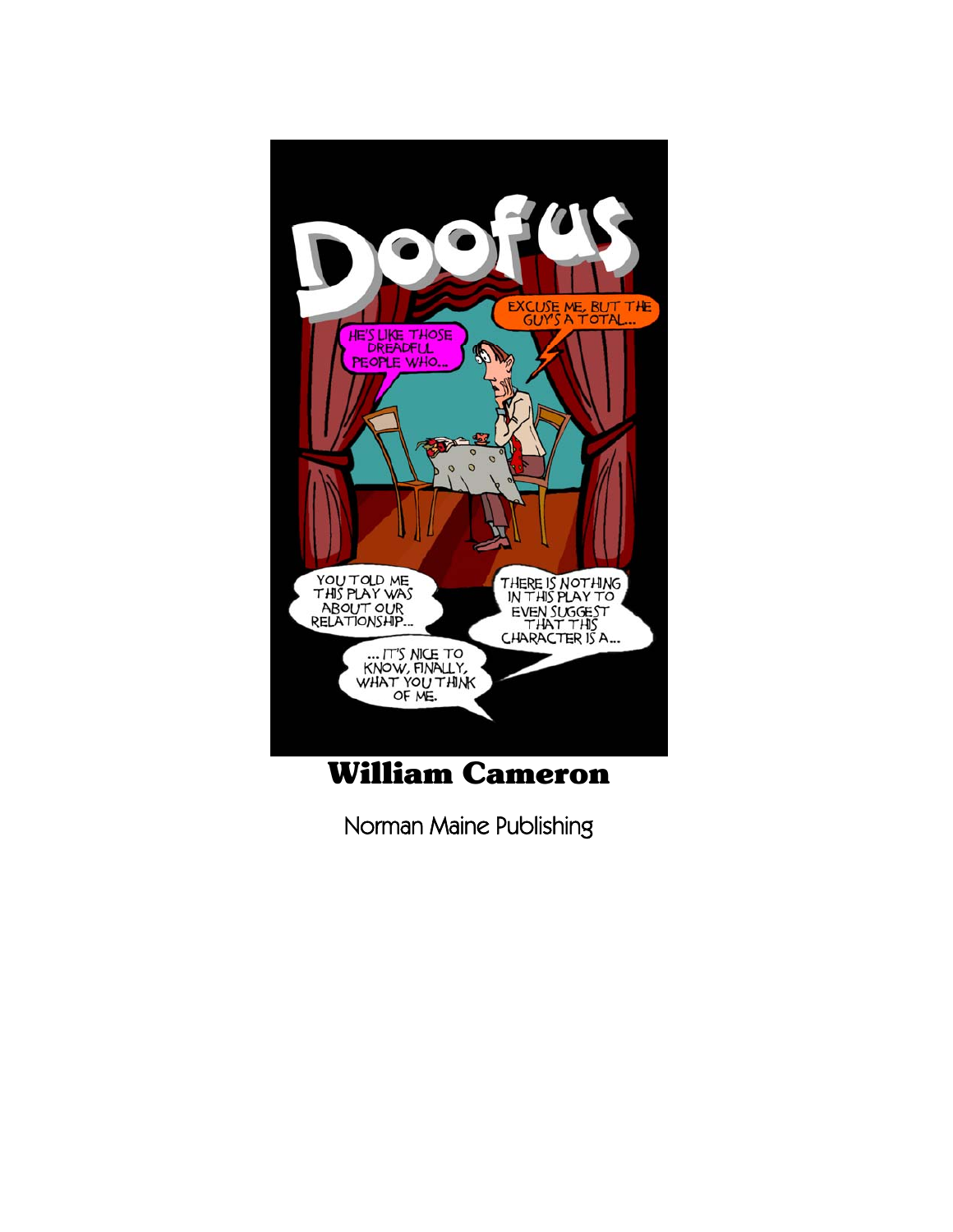Copyright © 2020, William Cameron

#### **ALL RIGHTS RESERVED**

 Doofus is fully protected under the copyright laws of the United States of America, and all of the countries covered by the Universal Copyright Convention and countries with which the United States has bilateral copyright relations including Canada, Mexico, Australia, and all nations of the United Kingdom.

**Copying or reproducing all or any part of this book in any manner is strictly forbidden by law.** No part of this book may be stored in a retrieval system or transmitted in any form by any means including mechanical, electronic, photocopying, recording, or videotaping without written permission from the publisher.

**A royalty is due for every performance of this play whether admission is charged or not.** A "performance" is any presentation in which an audience of any size is admitted.

**The name of the author must appear on all programs, printing, and advertising for the play and must also contain the following notice: "Produced by special arrangement with Big Dog/Norman Maine Publishing LLC, Rapid City, SD."**

All rights including professional, amateur, radio broadcasting, television, motion picture, recitation, lecturing, public reading, and the rights of translation into foreign languages are strictly reserved by Big Dog/Norman Maine Publishing LLC, www.BigDogPlays.com, to whom all inquiries should be addressed.

### Norman Maine Publishing P.O. Box 1401 Rapid City, SD 57709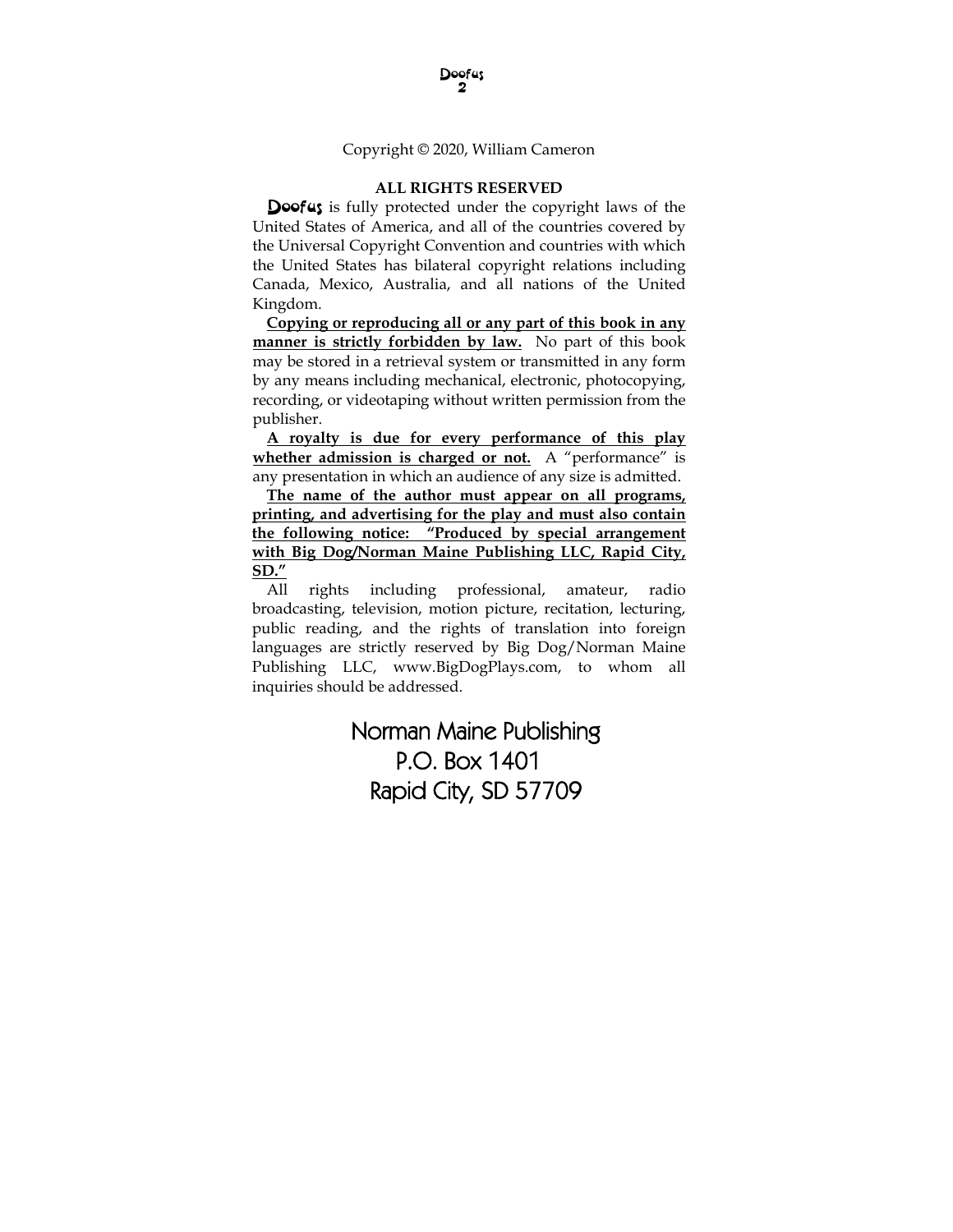*For T.S. Frank*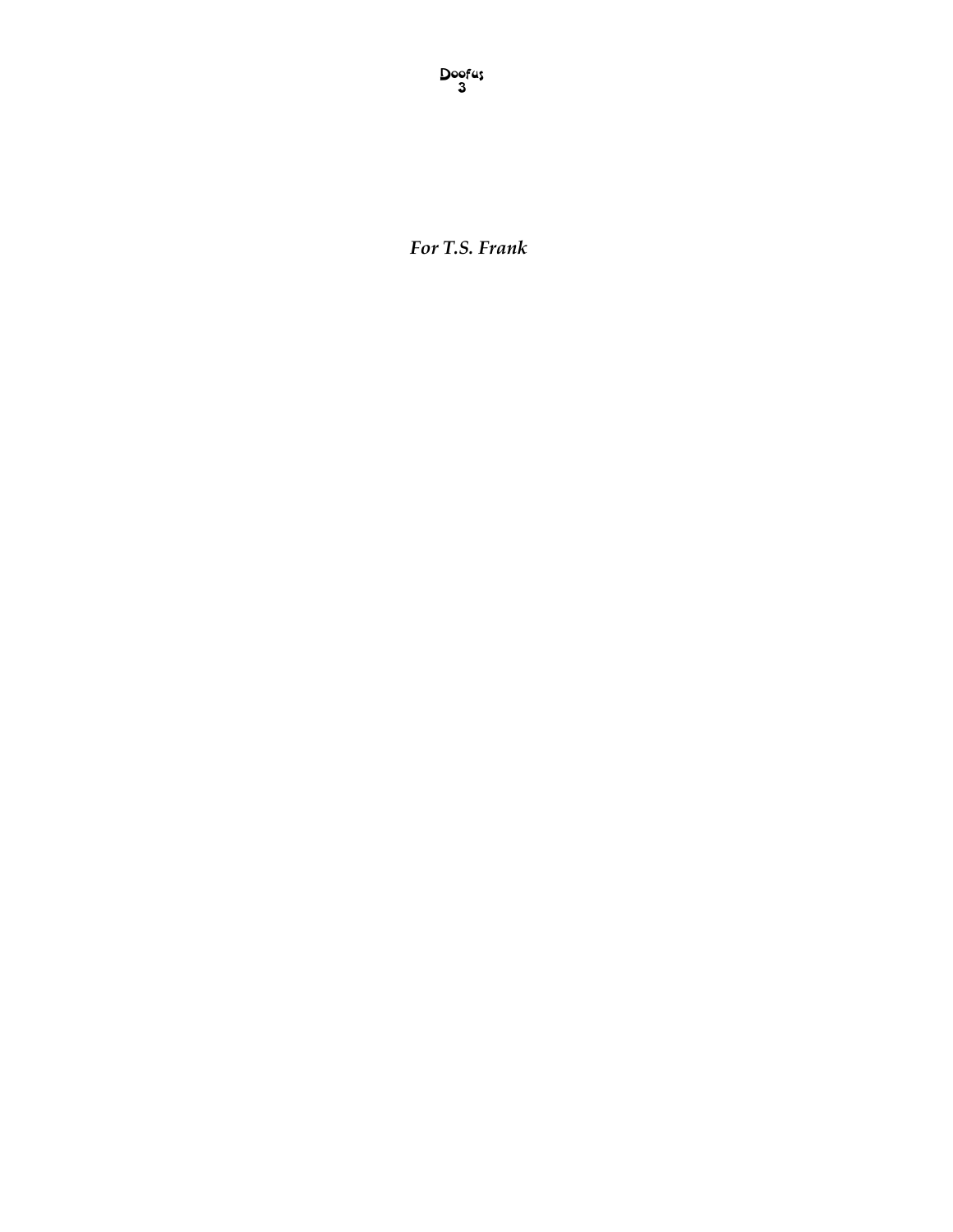Doofus was first performed by the Little Lake Theatre Company for the Pittsburgh New Works Festival, Pittsburgh, PA, September 2000: Art DeConciliis, director.

**ALICE:** Juliette Mariani **BECK:** Chris Bondi **CLIFF:** Christopher Scott **DANA:** Cori Begg **ERIK:** Darren Gardner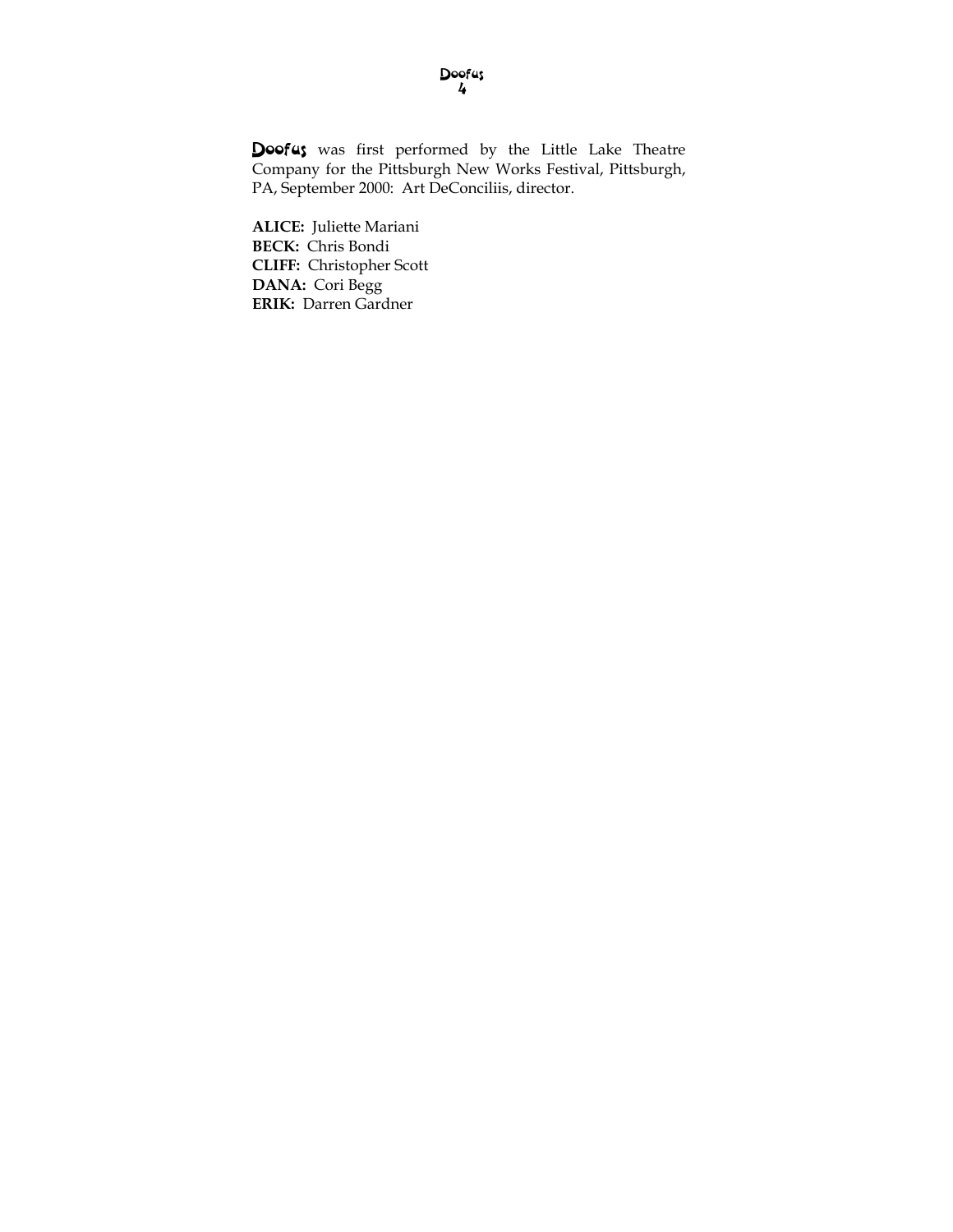

### Winner, Best Play and Best Production, Pittsburg New Works Festival, 2000

**COMEDY.** Dana has written a play inspired by her relationship with her fiancé, Cliff. At the final dress rehearsal, Cliff watches the play for the first time and is horrified to discover that his character "Clint" is portrayed as a total...doofus! Angry and humiliated, Cliff confronts Dana, who claims the character isn't "entirely" based on him. However, the actor playing "Clint" insists the character is truly a complete doofus. Then, to add insult to injury, the actor playing Dana's character dismisses Cliff's protestations and declares him unable to face the truth about himself and clearly someone with no understanding of the restorative powers of theatre. Distraught, Cliff storms off and some spicy cast secrets are revealed. Audiences will love this sidesplitting comedy! Easy to stage.

**Performance Time:** Approximately 30-45 minutes.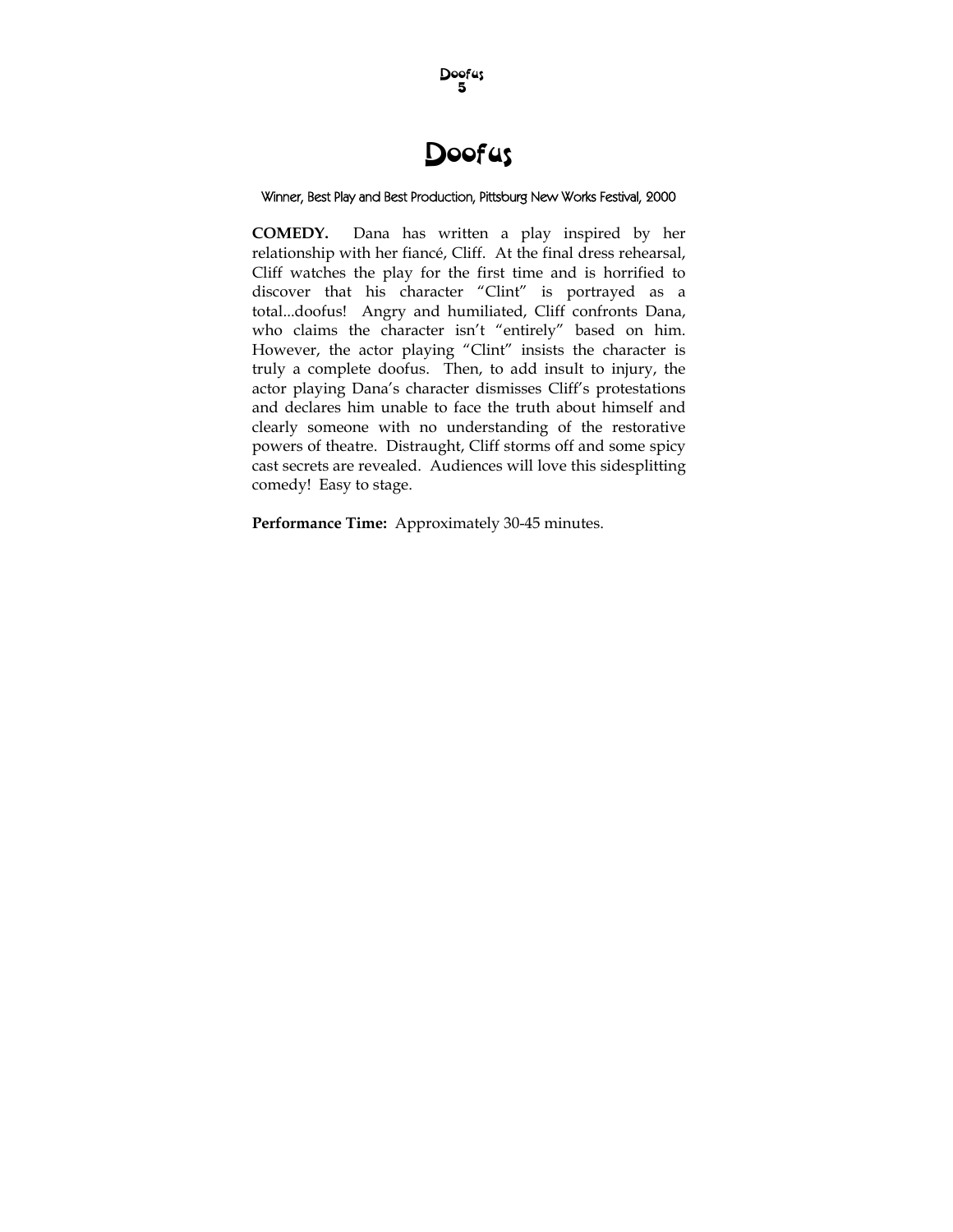### **Characters (3 M, 2 F)**

- **DANA:** Aspiring director and playwright who has written a play about her relationship with her fiancé Cliff; comes from a family of accountants; female.
- **CLIFF:** Dana's fiancé, who works for her father as an accountant; wears a V-neck sweater, oxford shirt, khakis, penny loafers, tortoise shell glasses; male.
- **ALICE:** Stylish, sophisticated actor playing the character "Danielle," who is very much like Dana; female.
- **BECK:** Smart-alecky actor playing the character "Clint," who is very much like Cliff; wears the same clothing Cliff is wearing, complete with a V-neck sweater, oxford shirt, khakis, penny loafers, and tortoise shell glasses; male.

**ERIK:** Stage manager; wears headphones; male.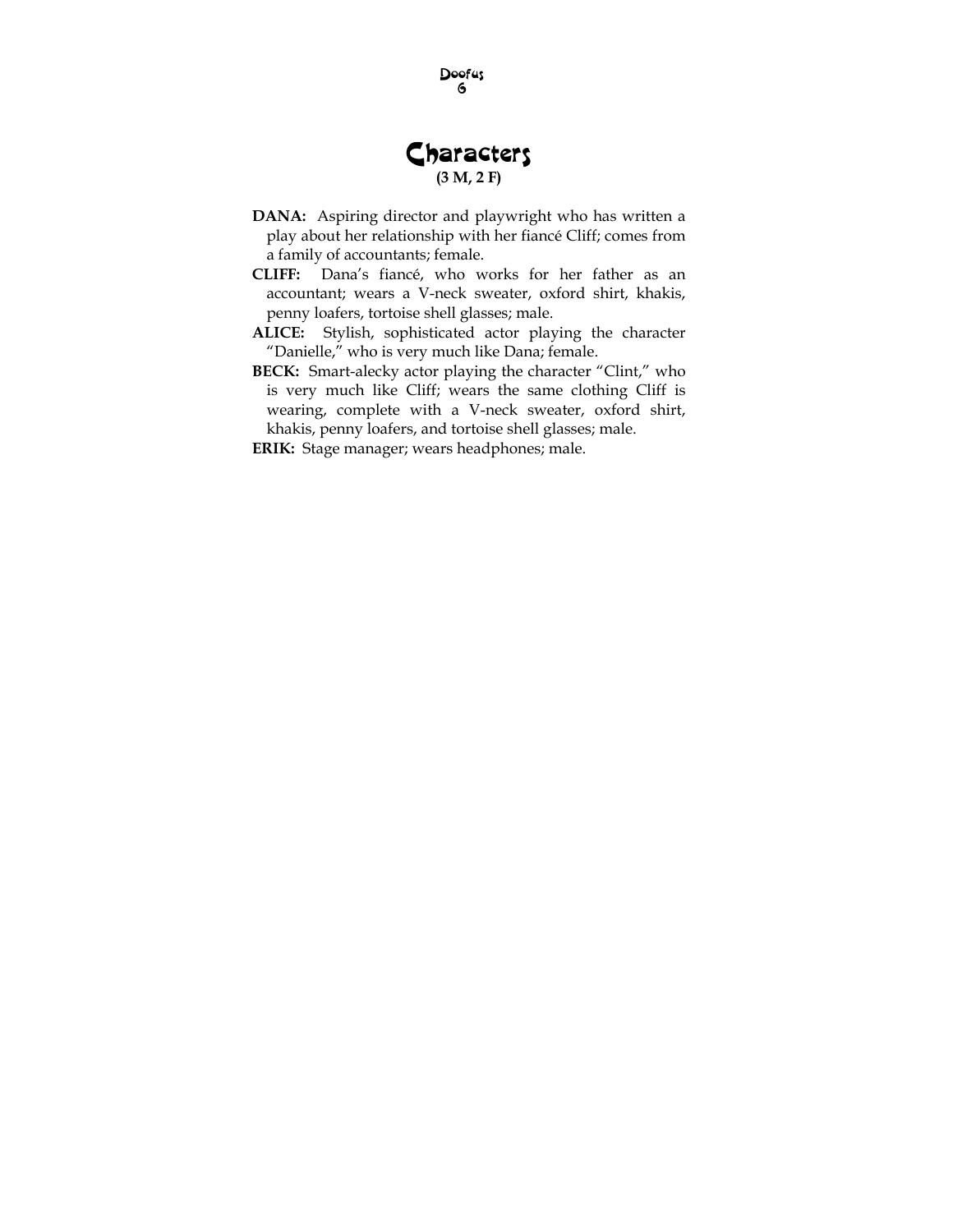

## Setting

Small black box theatre.



Onstage there is a table with two chairs. The table is covered with a tablecloth and is set for two.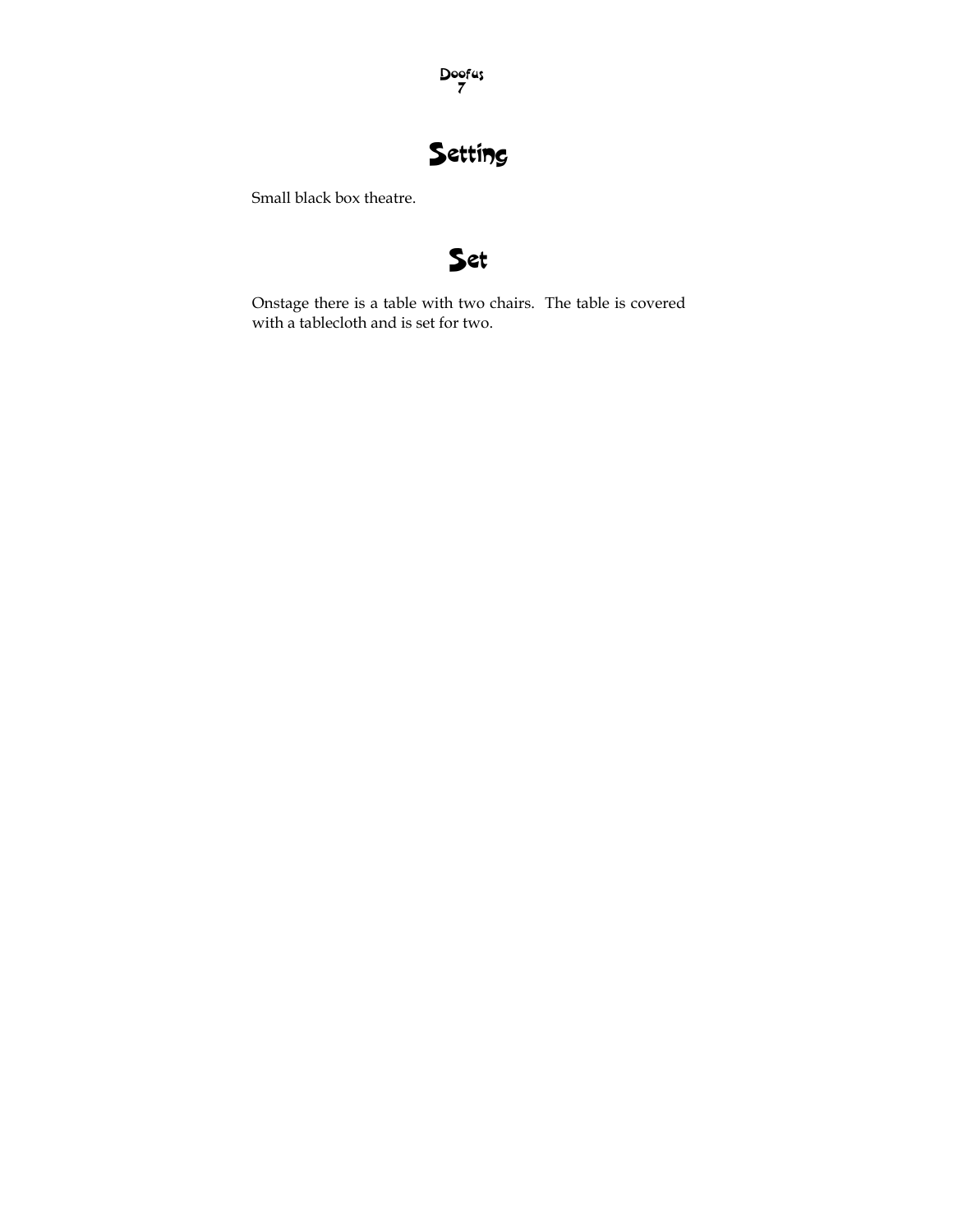# Props

Headphones, for stage manager Coat, for Cliff Scripts Jacket, for Alice Purse, for Alice Cell phone, for Cliff Keys Purse, for Dana

## Sound Effect

Car alarm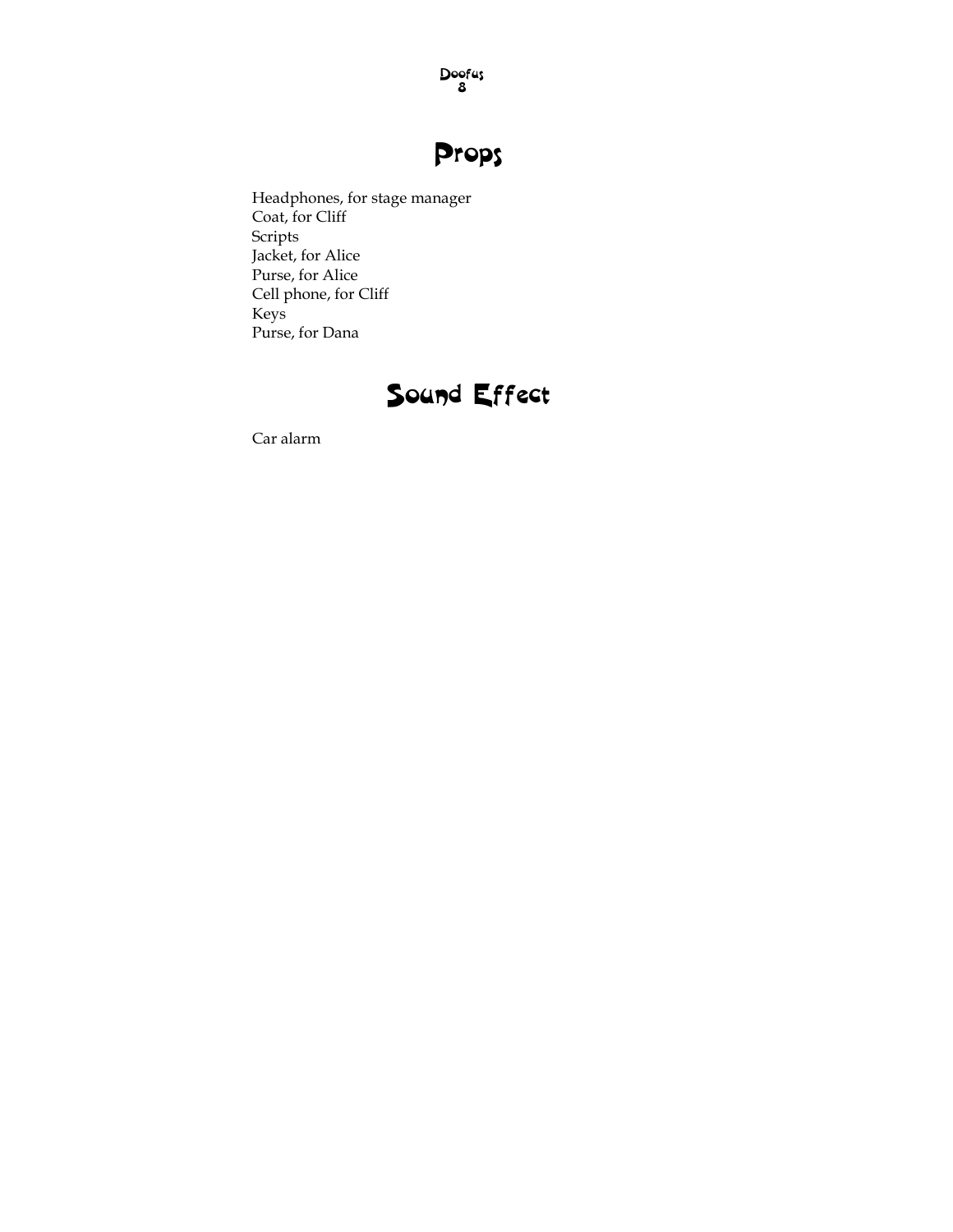

―Beck

Doofus 9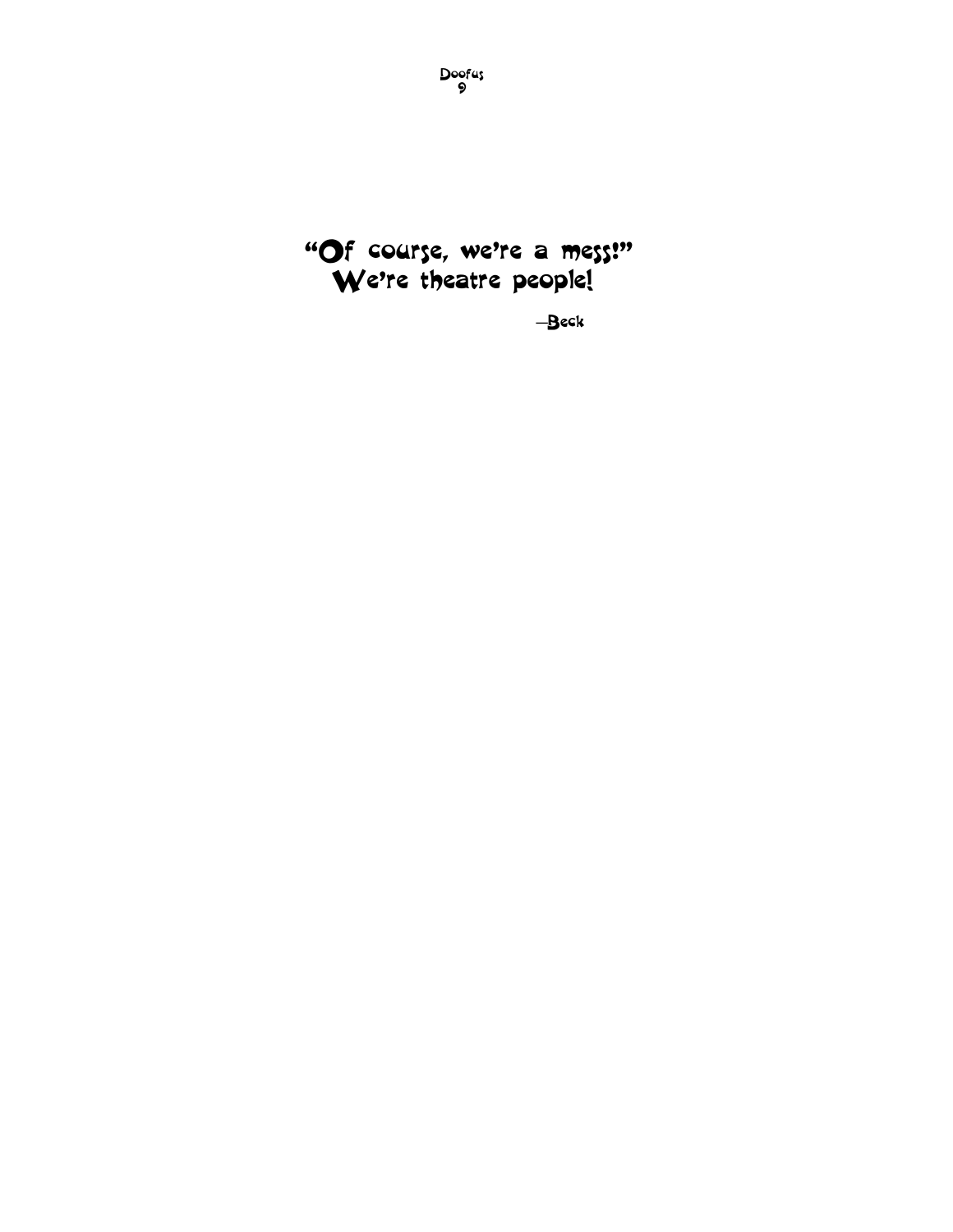

*(AT RISE: Small black box theatre. Alice and Beck are rehearsing a scene onstage. They are seated at a small table opposite each other. Cliff and Dana are seated in the audience far apart from each other.)* 

ALICE: *(As Danielle.)* "I'm related to the Wright brothers."

BECK: *(As Clint.)* "Really?"

ALICE: *(As Danielle.)* "Really."

BECK: *(As Clint.)* "Wow. Both of them? *(Realizes.)* Dumb, that is so dumb. *(Slight pause.)* Don't you think that's dumb?"

ALICE: *(As Danielle.)* "Yes, I do."

BECK: *(As Clint.)* "Oh. *(Pause.)* So, the Wright brothers?"

ALICE: *(As Danielle.)* "Yes, they invented the airplane."

- BECK: *(As Clint.)* "The airplane. I knew that. *(Alice nods.)*  And the bicycle."
- ALICE: *(As Danielle.)* "Excuse me?"

BECK: *(As Clint.)* "And the bicycle. They invented the bicycle, right?"

ALICE: *(As Danielle.)* "No."

BECK: *(As Clint.)* "Oh."

*(From the audience, Cliff sighs loudly.)* 

ALICE: *(As Danielle.)* "Although—and this may be the source of your confusion—they did own a bicycle shop in Dayton." BECK: *(As Clint.)* "Ohio!"

- ALICE: *(As Danielle.)* "Right. They owned a bicycle shop there and—"
- BECK: *(As Clint.)* "See, that's the source of my confusion. The bicycle shop…and I knew that they were inventors, and  $so$ —"
- ALICE: *(As Danielle.)* "Anyway, my mother is from Dayton and—Ohio—and she…well, her father—"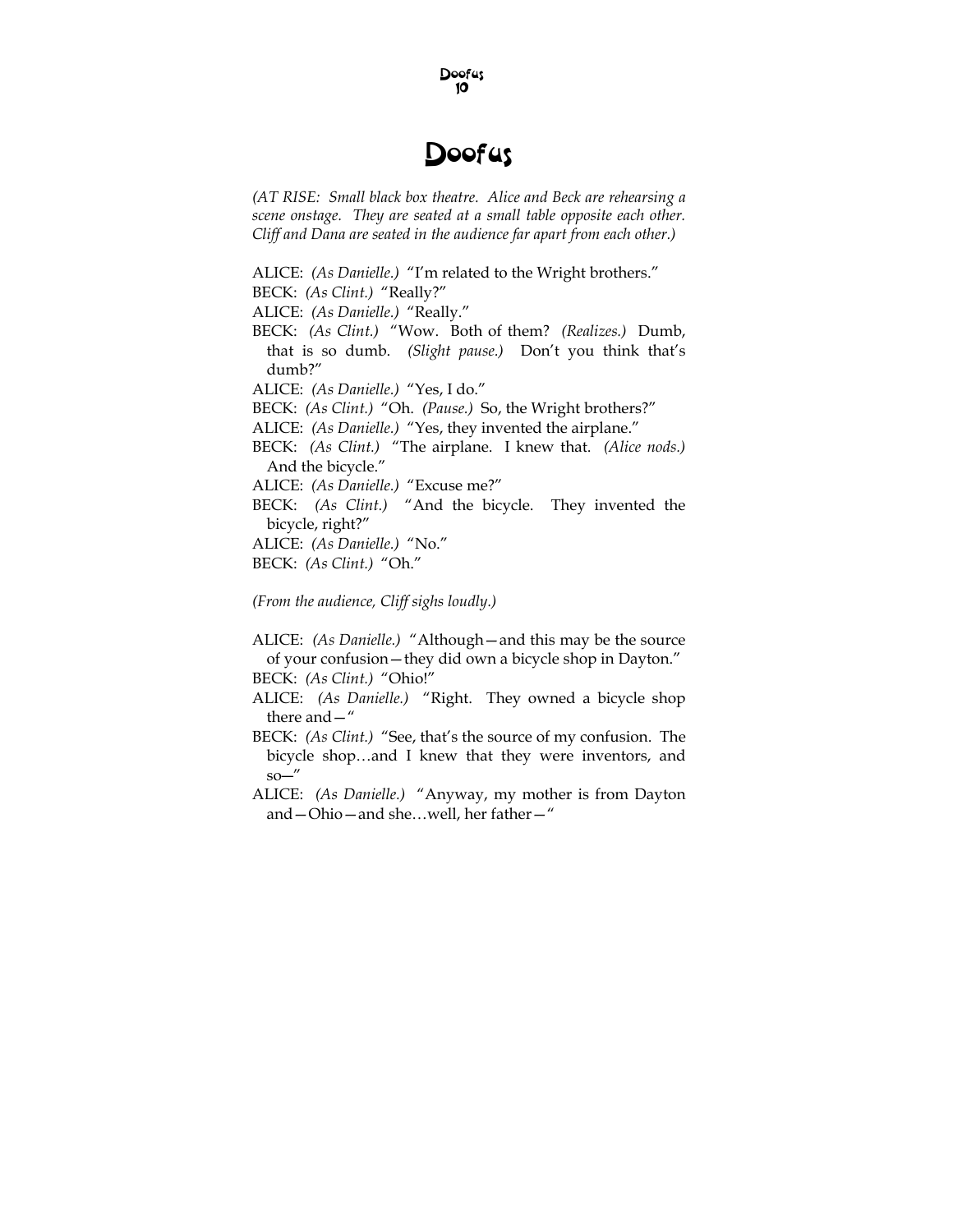- BECK: *(As Clint.)* "Your grandfather."
- ALICE: *(As Danielle.)* "Right, my grandfather. *(From the audience, Cliff sighs loudly. Annoyed, Alice shoots Cliff a hard look.)* His mother was a Wright…my grandfather. Somehow there's a connection. Cousins, maybe? I'm not sure. But, anyway, I'm related to them."

BECK: *(As Clint.)* "That's interesting. It is."

- ALICE: *(As Danielle.)* "You asked me to tell you something about myself, and it was the first thing that came to mind."
- BECK: *(As Clint.)* "And it's a very interesting thing to know, believe me. The Wright brothers, wowie-zowie. Interesting."
- ALICE: *(As Danielle.)* "Thank you."
- CLIFF: *(From the audience, shouts.)* Unbelievable!
- DANA: *(From a different area of the audience, loudly.)* Cliff, shhhhhhhh!

*(Ignoring them, Beck and Alice continue the scene.)* 

- BECK: *(As Clint.)* "Boy, I'm not related to anybody famous like that."
- ALICE: *(As Danielle.)* "Well…why don't you tell me something about yourself?"
- BECK: *(As Clint.)* "Sure, I can do that. It's not gonna be anywhere near as interesting as the Wright brothers, though. Boy, oh, boy, that is fascinating stuff."
- CLIFF: *(From the audience, shouts.)* Give me a break!
- ALICE: *(Breaks character. To Cliff, shouts.)* Is there a problem?! CLIFF: *(From the audience, shouts.)* Yes!

*(Erik, the stage manager, enters and peers into the audience. He is wearing earphones.)* 

DANA: *(From the audience, shouts.)* Cliff! *(Sweetly.)* No, Alice, there's no problem. Go on…

ERIK: *(Shouts.)* Quiet in the house, please!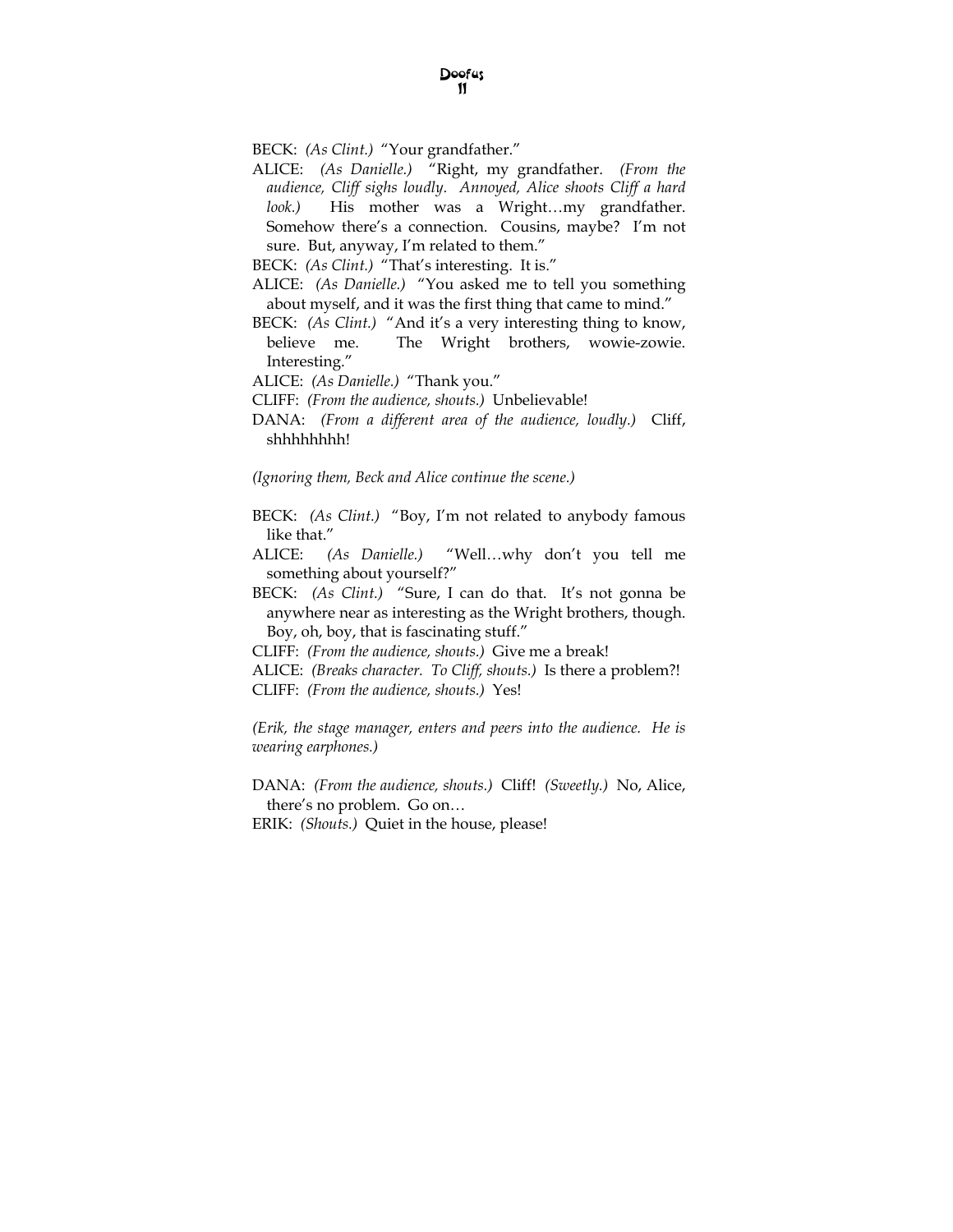DANA: *(Standing at her seat in the audience, shouts.)* Cliff, is something wrong?! BECK: *(To Erik.)* Is this five? ERIK: No. DANA: *(Heading from the audience toward the lobby.)* Just give me a minute, Erik. Cliff, may I speak with you in the lobby?

*(Cliff stays in his seat.)* 

ERIK: *(To Alice and Beck.)* That's five, people. *(Beck pulls out a cigarette.)* No smoking in here, Beck. That owner guy told me no smoking.

*(Dana exits to the lobby. Beck offers Alice a cigarette.)* 

ALICE: No, thank you. I promised my husband I would quit.

*(Beck holds the cigarette out to Alice. Pause. Alice takes the cigarette.)* 

ERIK: C'mon, guys. The owner said. *(Beck offers a cigarette to Eric. Eric takes it.)* Thanks. DANA: *(Pokes her head back in, shouts.)* Cliff! BECK: Cliff, you a smoker?

*(Angry, Cliff approaches the stage.)* 

CLIFF: You know those things cause cancer! BECK: Cancer? Really? Why have the American people been kept in the dark about this?

*(Cliff grabs a cigarette from Beck, throws it on the ground, and stomps on it. Alice and Erik immediately throw their unlit cigarettes to the ground.)*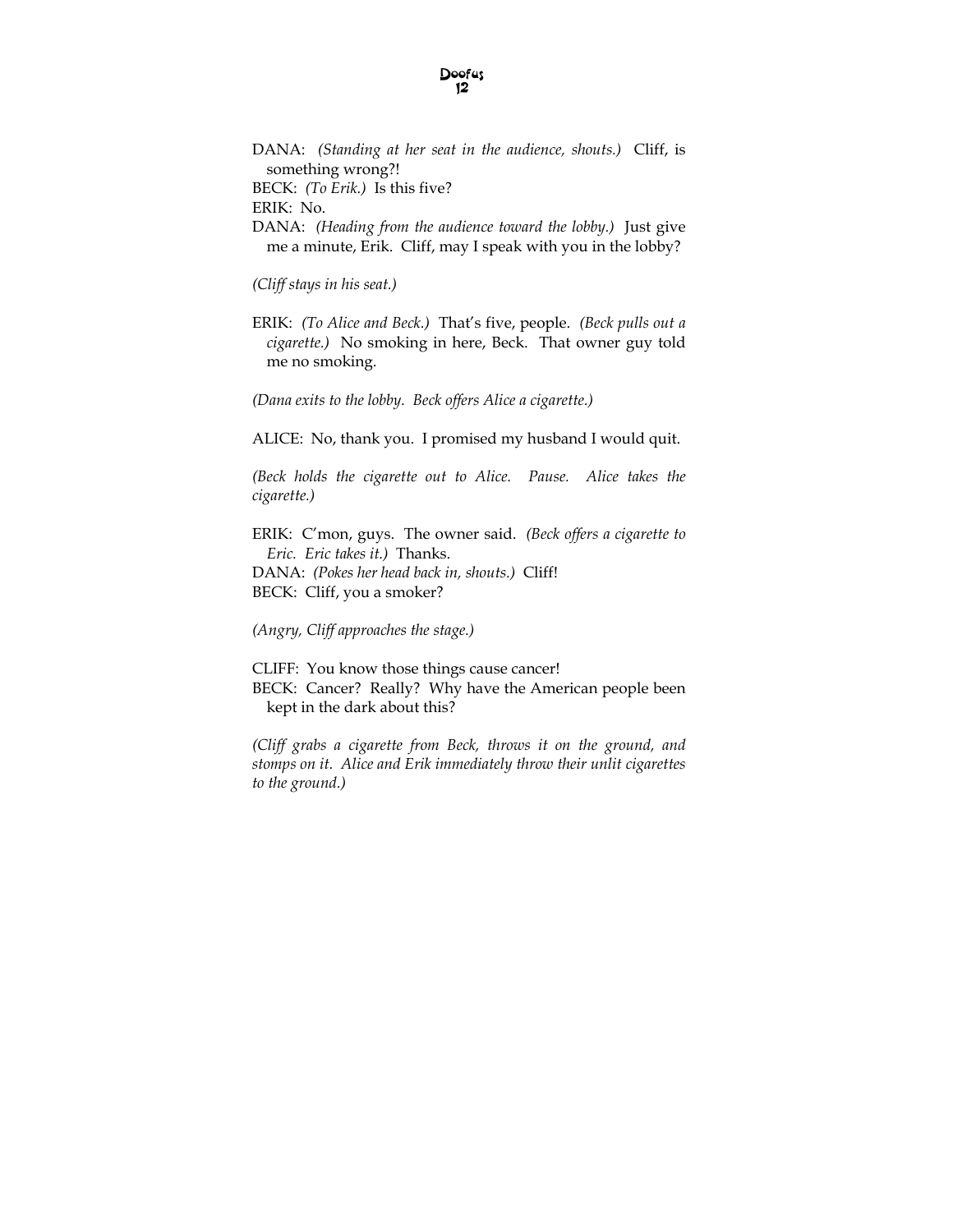*(Dana enters.)* 

DANA: *(Shouts.)* Cliff, that's enough!

CLIFF: I know that the Wright brothers didn't invent the bicycle.

DANA: What?

CLIFF: And I have never said "wowie-zowie" to anyone under any circumstances!

BECK: And, apparently, he has some startling information about cigarettes!

ALICE: Stop it, Beck.

DANA: Cliff, you are overreacting. There is nothing in this play to even suggest that this character is—

CLIFF: I gotta get out of here!

*(Cliff heads to his seat in the audience to collect his coat. Dana follows him.)* 

DANA: You're not leaving, are you?

ERIK: Dana, we gotta boogie. If you want to do a full runthrough—

BECK: Erik, lighten up. It's a two-person, single set, 90 minute play with no light cues—

ALICE: We do open tomorrow night.

BECK: We've been rehearsing for six weeks. I think we can—

*(Cliff puts his coat on and starts to exit out of the theatre. Dana follows him.)* 

DANA: *(Shouts.)* Cliff, stop! This is dumb! CLIFF: Dumb?! Are you calling me dumb?! DANA: No! I just— ERIK: Dana—

ALICE: I swear, I'm quitting. I'm wearing a patch right now. *(Lifts her sleeve to reveal a nicotine patch.)*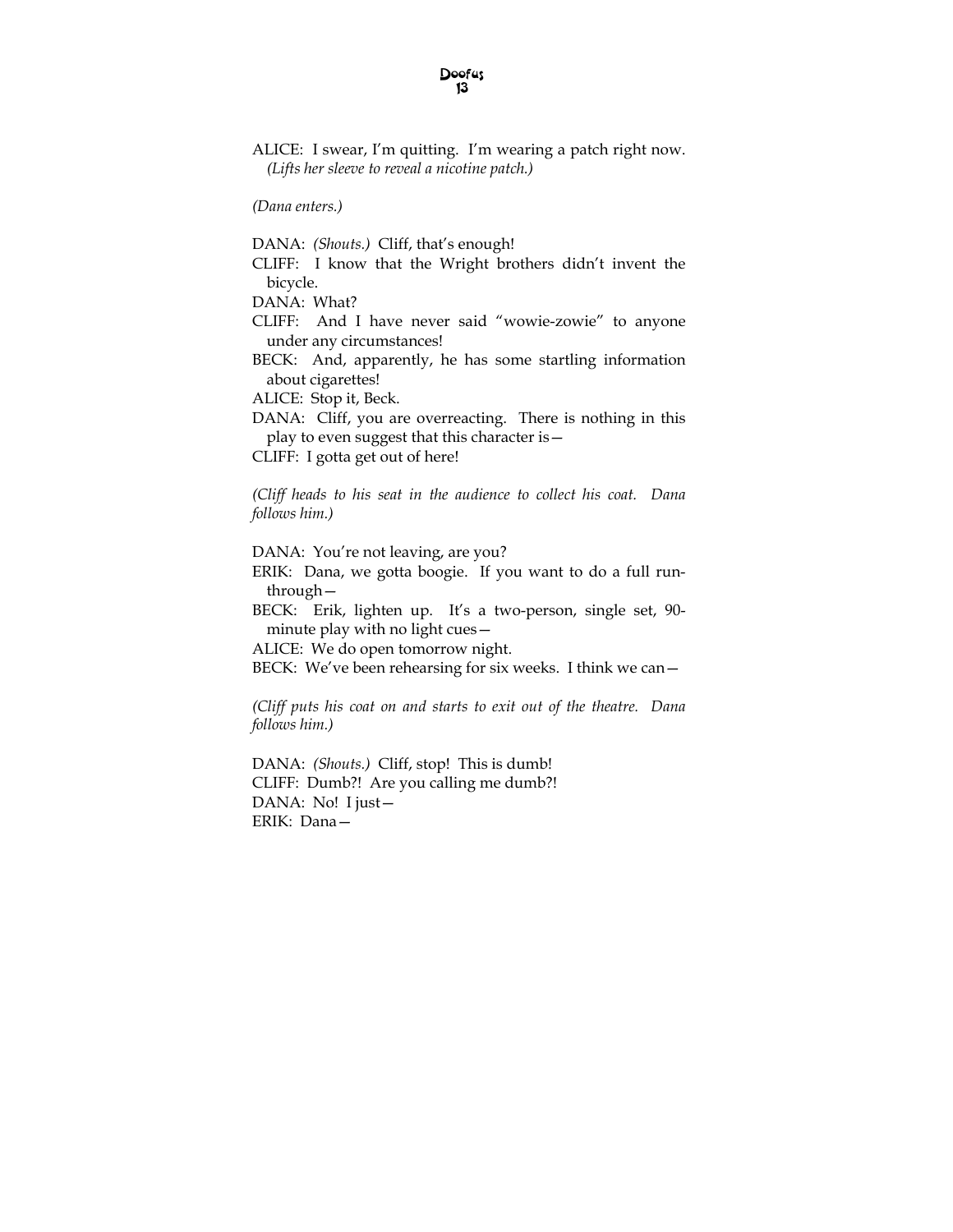#### DANA/CLIFF: *(Shout.)* Shut up!

*(Erik, Alice, and Beck freeze. Cliff heads toward the stage. Dana follows him.)* 

DANA: Cliff, I want you to tell me what's wrong!

- CLIFF: Not in front of these people. *(Indicating Erik, Alice, and Beck.)*
- DANA: Excuse me, but you started something in front of these people, who happen to be my friends. You disrupted a very important rehearsal…a very important *professional* rehearsal. You hear that? *Professional*. And you know how important that is to me, Cliff, and you know how hard I've worked to get this company on its feet and—
- CLIFF: And I know how much your father put up to pay for this *professional* thing.
- DANA: Yes, and when my father gave me the money, I promised him that this company would always adhere to the most rigorous professional standards, and in keeping that promise, I will not allow myself to be distracted from my noble purpose by some disgruntled boyfriend. We are doing this play whether you like it or not!

ERIK: You tell him, baby! *(To Alice and Beck.)* Places, people!

- DANA: *(To Cliff, whiney.)* But, first, tell me why you're so mad at me. *(Cliff starts to speak.)* And don't tell me it's this stupid Wright brothers thing.
- CLIFF: "Stupid"! "Dumb"! See?!

DANA: What?

- CLIFF: It's nice to know, finally, what you think of me.
- DANA: Cliff, I do not think you are stupid. I do not think you are dumb. And I never said the character was entirely based on you, anyway.

CLIFF: Yes, you did.

DANA: No, I didn't.

CLIFF: You told me this play was about our relationship.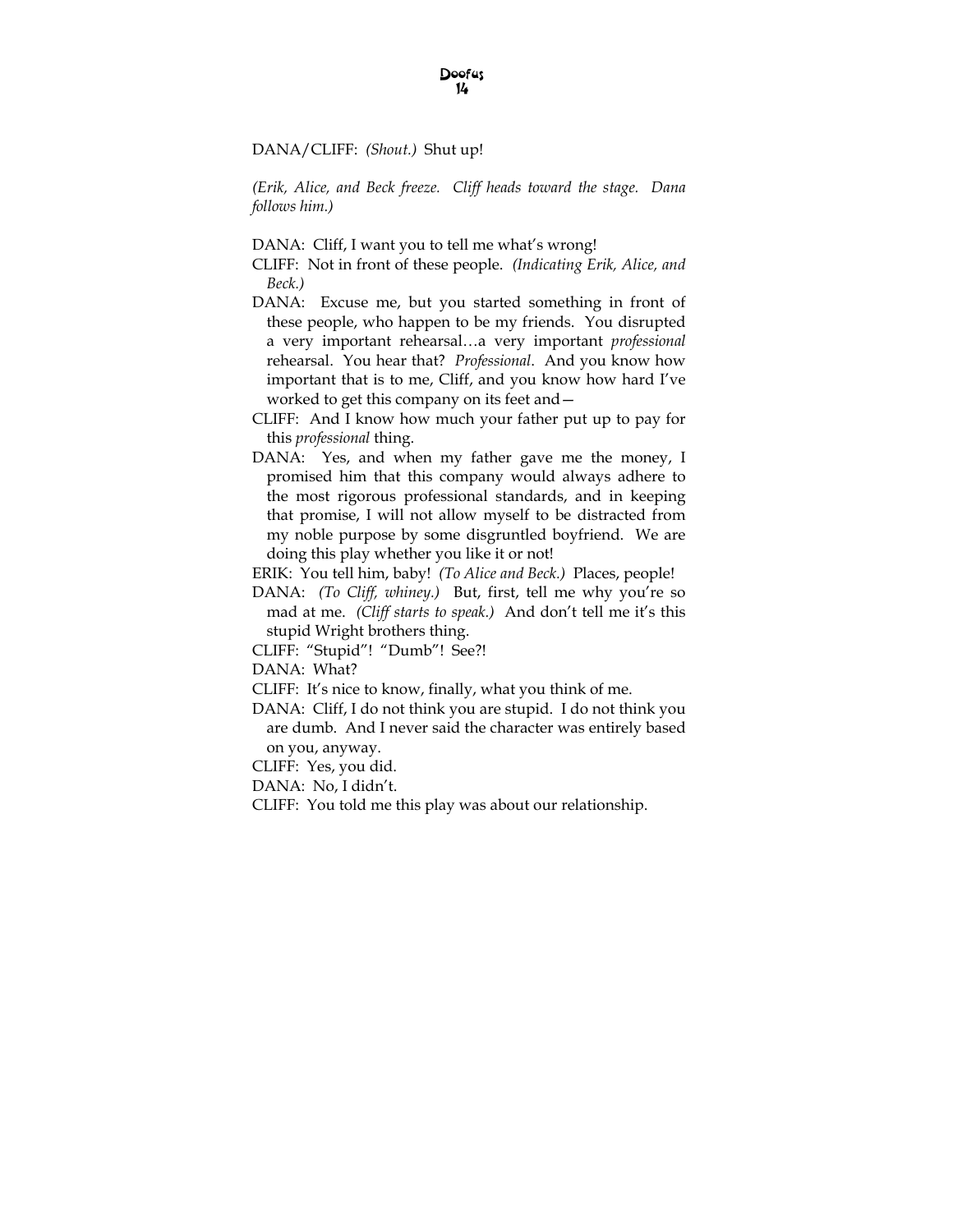DANA: Yes…our relationship…but not necessarily about…us. I mean about…you. Look, the character in the play is not just based on you. BECK: *(Surprised.)* Really? Who's it based on, then? CLIFF: *(To Dana.)* Yeah, who? DANA: It's an...amalgam of...several different-BECK: Fiancés? DANA: No. ALICE: Be quiet, Beck! You are only making things worse! BECK: *(Sarcastic.)* Begging Your Highness's pardon.

*(Alice shoots Beck an angry look.)* 

CLIFF: *(To Dana.)* You said this play was about our—

DANA: Relationship. Yes, it is about our relationship.

CLIFF: And me?

DANA: Yes, but—

CLIFF: And so you think I'm stupid?

DANA: No!

CLIFF: It's the first line of the play! "I'm related to the Wright brothers. Oh, really, both of them? Wowie-zowie, am I ever dumb."

DANA: But that's what you said!

BECK: *(Confused.)* What?

DANA: "You're really related to the Wright brothers…both of them?" *(To Clint.)* You said that…those exact words…on our first date, remember?

BECK: *(To Cliff.)* Really?! You said that?! *(Laughs.)* 

DANA: *(Admonishingly.)* Beck, please!

CLIFF: *(To Beck.)* I was nervous, okay? It was a blind date…beautiful girl, artistic type. *(To Dana.)* But I know that the Wright brothers didn't invent the bicycle! I know that Dayton is in Ohio, and I know that you*…*think I'm stupid!

DANA: I do not.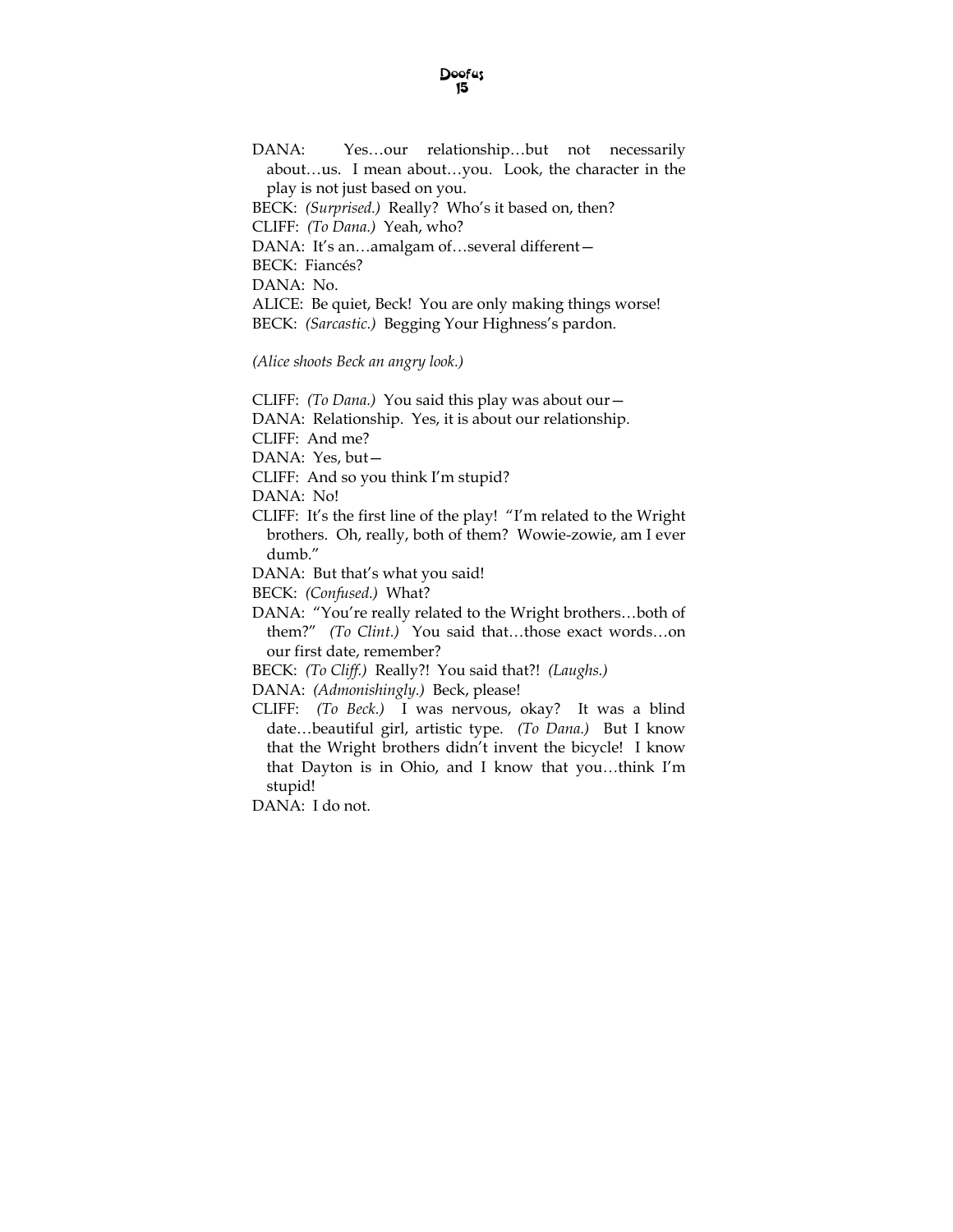CLIFF: *(To Beck and Alice, indicating Dana.)* She looks down on me because I'm "just an accountant."

DANA: My father's an accountant! How could I—

CLIFF: *(To Beck and Alice.)* She actually said that when she introduced me to her college roommate. *(As Dana.)* "No, Cliff's not in the theatre, Eleanor, he's *just* an accountant."

DANA: How many times do I have to apologize for -

- CLIFF: And now you write this play! This play, which I am attending tomorrow night with your entire family, including your father, who not only put up the cash for this play but who also said to me just today that he might make me a partner in his major accounting firm because I demonstrated such remarkable intelligence in my handling of the Dorfman account.
- DANA: *(Overjoyed.)* Partner! Honey, that's wonderful! Why didn't you tell—

CLIFF: Intelligence! *(To others.)* You hear that? Intelligence! Do we all know what that means?

ERIK: *(Raising his hand.)* Smartness?

CLIFF: Yes, smartness!

BECK: Teacher's pet.

CLIFF: Smartness of a very…high…remarkable level of intelligence!

BECK: *(Sarcastic.)* Wowie-zowie.

CLIFF: I am not some moron… *(To others, indicating Beck.)*  …like this smart ass.

DANA: Beck, shut up.

BECK: I didn't say anything.

DANA: But you were going to.

BECK: No, actually, I agree with him.

DANA: You agree with him how?

BECK: He's a doofus.

CLIFF: I am not a—

BECK: Not you. The guy, Clint. The character in the play. He's a doofus.

DANA: Clint is not a doofus.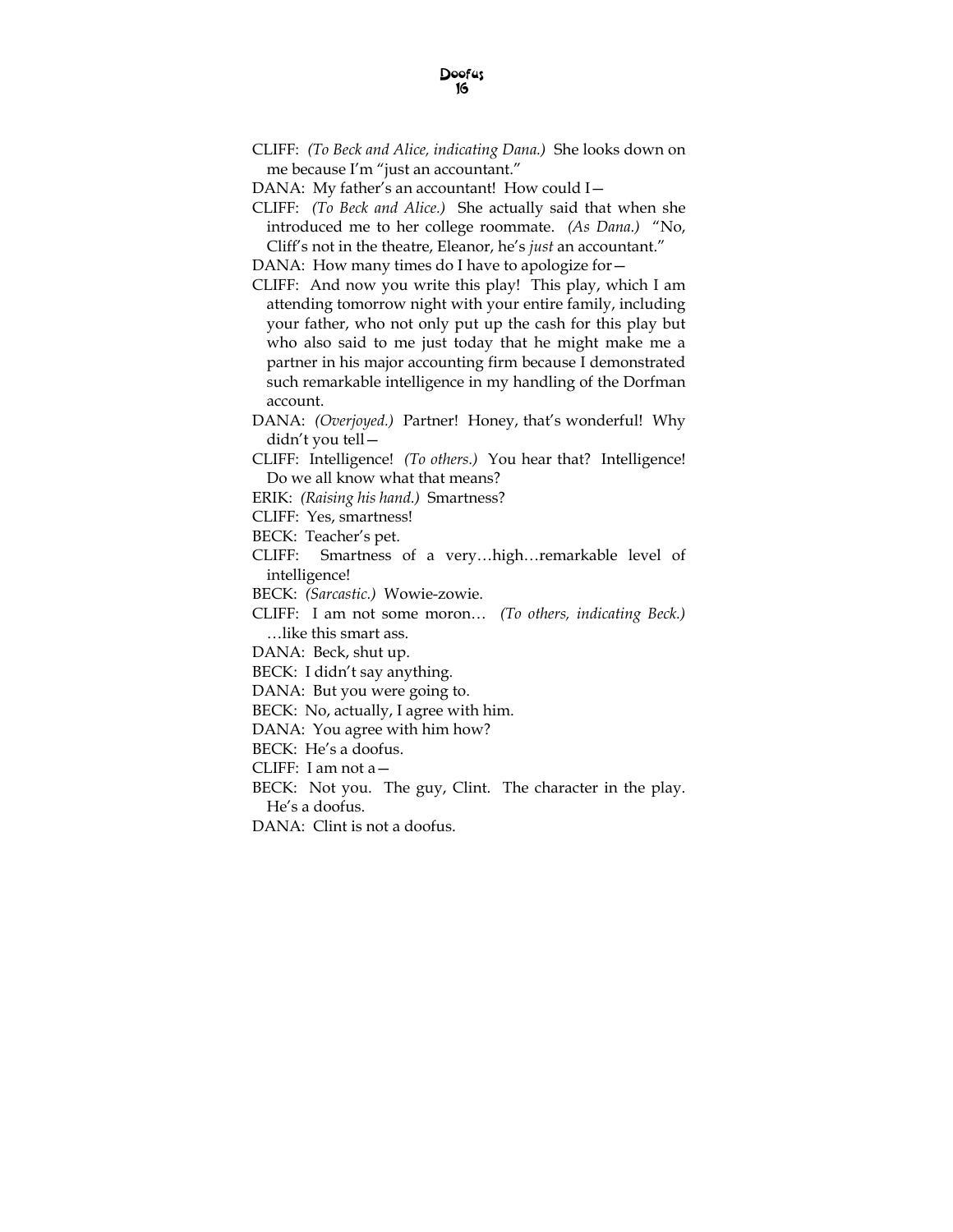ALICE: *(To Beck.)* I don't think so at all.

BECK: Excuse me, but the guy's a total doofus.

CLIFF: *(To Dana.)* See?!

ALICE: Cliff, believe me, Beck is not your best source on who is or is not a doofus.

DANA: Beck, you clearly have not explored this character very thoroughly.

BECK: Hey, I did that character-sketch crap you wanted us to do. I listened to you jabber on about poor Clint's childhood…about his pushy father, about how he wanted to be a rock star…

CLIFF: *(To Dana, horrified.)* You told him I wanted to be a rock star?!

BECK: …and about the bedwetting.

*(Humiliated, Cliff puts his head in his hands.)* 

#### DANA: *(Admonishingly.)* Beck!

ALICE: Beck, has anyone ever suggested to you that saying exactly what you think at the exact moment it occurs to you isn't always the right thing to do?

BECK: Yeah…you.

ALICE: When?

BECK: Other night when I mentioned that it was taking you too long to—

ALICE: Beck!

ERIK: Too long to what?

ALICE: Nothing! Too long to do nothing!

DANA: I don't understand how you can call Clint stupid, Beck. And especially now! We've been working on this play for six weeks, and you've never said a thing about Clint being a—

BECK/CLIFF: Doofus.

DANA: Stop using that word!

BECK: Sorry, you're right. I never said anything about it. But you did.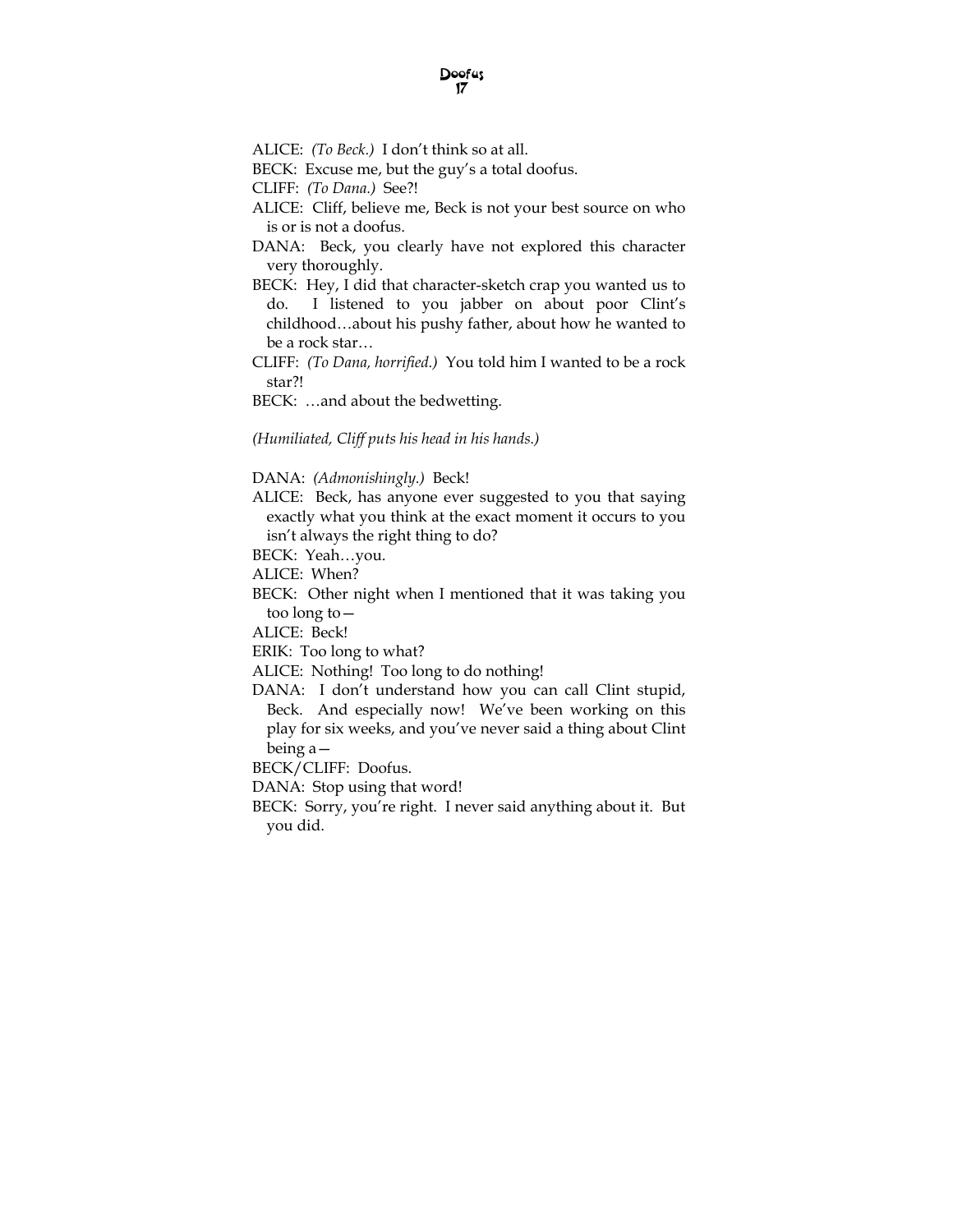DANA: I did? When?

BECK: At every rehearsal. *(As Dana.)* "Clint's a little slower than you're playing him, Beck."

DANA: By "slower" I meant that -

BECK: *(As Dana.)* "Can you stumble over your words a bit more there, Beck? Scratch your head, Beck, like you're clueless. Beck, could you play Clint a little dumber when Danielle tells him about her art history class? Like when she says 'Picasso,' pretend you don't know who that is, okay? You're playing him too smart, Beck. He's not that smart."

BECK: And don't get me started on the "ordering in French" scene.

DANA: *(Quickly.)* We cut that scene.

- BECK: Only because the actor playing the waiter got a better gig, and you decided it wasn't worth paying another pimply college boy to speak seven lines.
- ERIK: *(Laughs.)* I liked that scene.
- BECK: Yeah, there's nothing funnier than watching some doofus try to order a cheeseburger in French. *(As Cliff, with a comical hick accent and mispronouncing it badly.) "*Un burger de fromage, s'il vous plait."
- ERIK: *(Laughs.)* I love that part!
- DANA: Oh. *(Pause.)* Cliff…
- ERIK: Dana, we gotta get going here if we're gonna get in a run-through.
- CLIFF: *(In a huff.)* Don't let me hold you up. *(Starts to exit.)*
- DANA: Cliff, wait! *(As Cliff exits.)* Two minutes, Erik, just give me two minutes!
- ERIK: Dana, I'm the stage manager guy. I'm just doing my job.
- BECK: *(Sarcastic.)* Well done, stage manager guy.
- DANA: Two minutes! *(As she turns back to Cliff, she sees that he is gone and runs out after him. Offstage, calls.)* Cliff! *(Pause. Silence. Offstage, calls.)* Cliff! *(Pause. Silence. Calls, barely a*

DANA: Oh.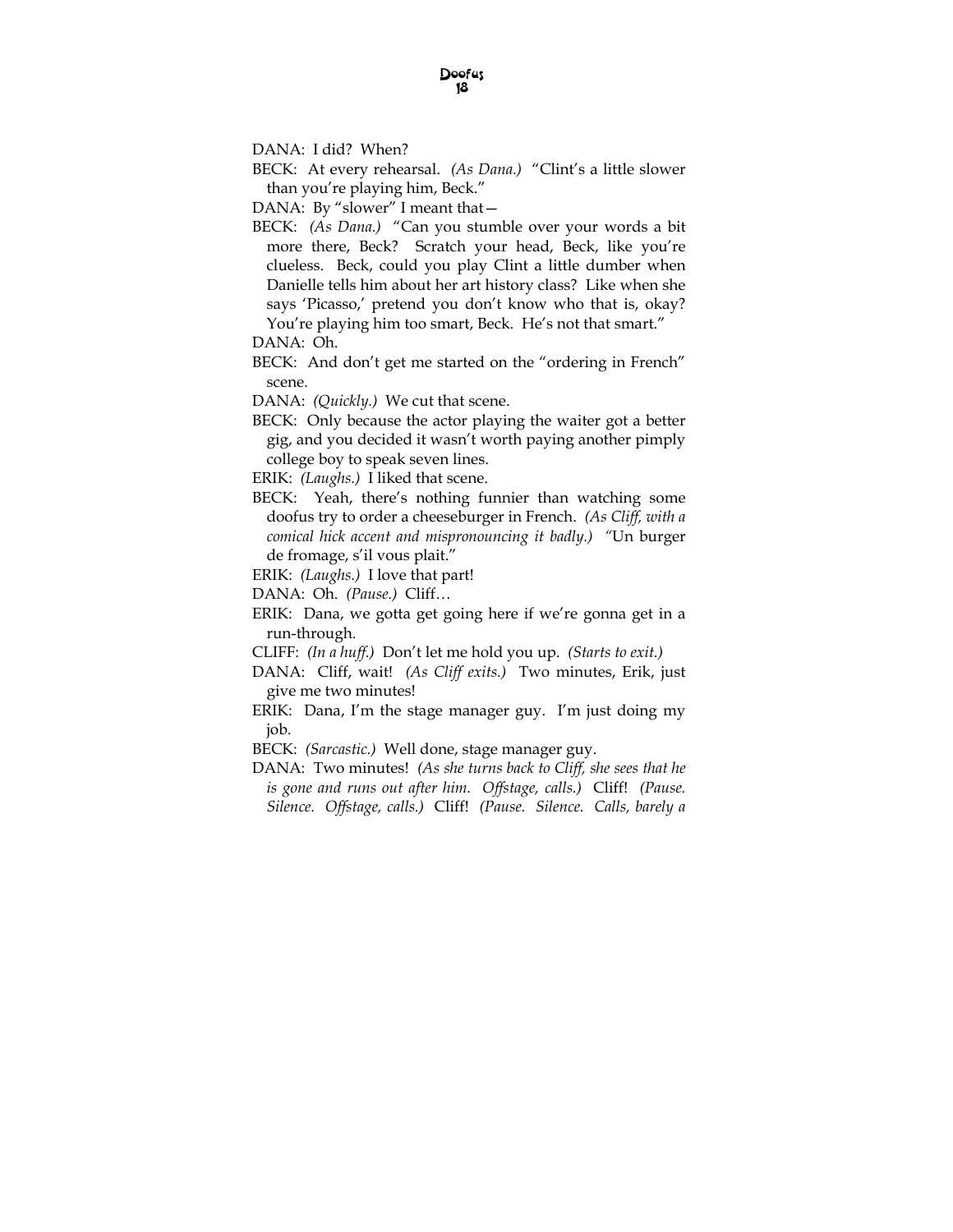*whimper this time.)* Cliff… *(Pause. Silence. Enters. To others, sadly.)* Okay, places. Let's do this.

*(Dana heads to her seat in the audience. Erik puts on his headphones and starts to exit offstage.)* 

ERIK: We go in, like, two. *(Exits.)*  BECK: Good call, stage manager guy!

*(Beck pulls out his script and goes over it. Alice approaches Dana.)* 

ALICE: *(Shouts.)* Dana, are you sure you want to go on?

DANA: I'm fine.

ALICE: You are not fine, sweetie.

- DANA: *(On the verge of tears. To offstage, calls.)* Erik, we ready? Let's do this! *(To Alice.)* I'm okay, really. This is for the best, right?
- ALICE: Right! *(Dana goes to where Cliff exited and glances out. Alice crosses to the stage. Beck approaches Alice, but Alice sees Beck approaching and she makes a beeline to offstage. As she exits.)* Is this places, Erik?
- ERIK: *(Offstage, shouts.)* Places! *(Beck stands alone for a second, looking after Alice.)* Places, Beck! *(Beck exits. From offstage.)*  And…blackout!

*(Lights out to blue preset. Beck and Alice enter. Lights up. Beck and Alice are seated at the table as before. Note: The scene lacks any enthusiasm or nuance this time around. The tension between Alice and Beck is palpable.)* 

ALICE: *(As Danielle.)* "I'm related to the Wright brothers."

BECK: *(As Clint.)* "Really?"

ALICE: *(As Danielle.)* "Really."

- BECK: *(As Clint.)* "Wow. Both of them? *(Realizes.)* Dumb, that is so dumb. Don't you think that's dumb?"
- ALICE: *(As Danielle.)* "Yes, I do." *(Dana sobs loudly. Alice breaks character and approaches Dana.)* Oh, Dana, poor thing.